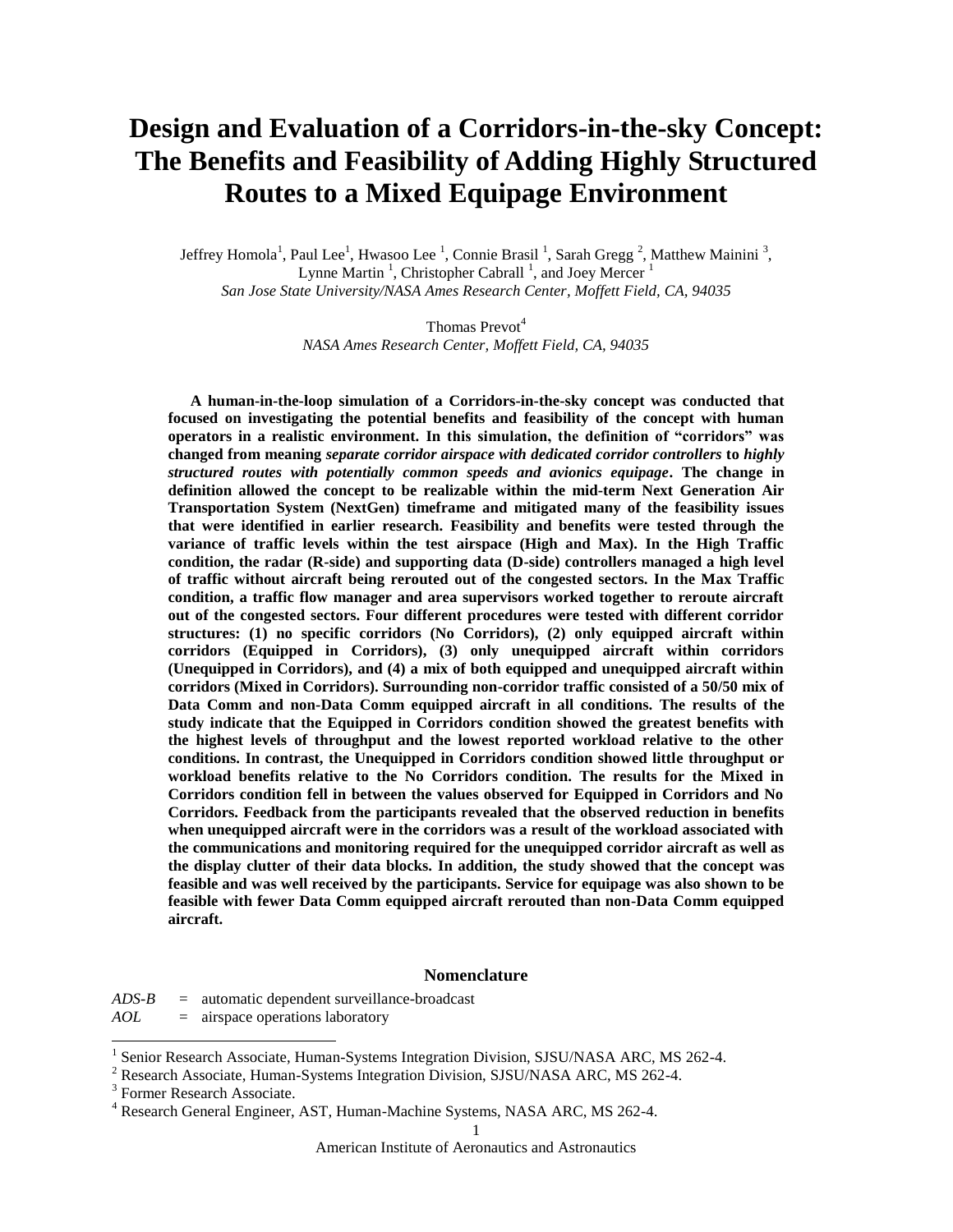| DAC         | $=$ dynamic airspace configuration             |
|-------------|------------------------------------------------|
| FL.         | $=$ flight level                               |
| FMS         | $=$ flight management system                   |
| <b>HITL</b> | $=$ human-in-the-loop                          |
| LOS         | $=$ loss of separation                         |
| <b>MACS</b> | $=$ multi aircraft control system              |
| NAS         | $=$ national airspace system                   |
| <b>RNAV</b> | $=$ area navigation                            |
| <b>TMC</b>  | $=$ traffic management coordinator             |
| <i>ZOB</i>  | $=$ cleveland air route traffic control center |

## **I. Introduction**

HE transition from today's National Airspace System (NAS) to the Next Generation Air Transportation System (NextGen) will require changes to the current model of air traffic control and management in order to THE transition from today's National Airspace System (NAS) to the Next Generation Air Transportation System (NextGen) will require changes to the current model of air traffic control and management in order to accommodate previous human-in-the-loop (HITL) simulations have shown that mixed equipage operations in non-segregated airspace are feasible,<sup>1,2</sup> the current control paradigm limits sector throughput and creates traffic bottlenecks. In recognition of this fact, a number of concepts have been developed to address and mitigate these challenges.

The Corridors-in-the-sky concept (referred to as the Corridors concept hereafter) was developed as a means of providing greater capacity and efficiency through the introduction of specialized airspace structures. These structures have taken many different forms across various research efforts ranging from intricate networks of tubes linking airport clusters or enveloping particular traffic flows, to parallel multi-track airways, and specialized airspace structures that overlay existing jet routes.<sup>3-6</sup> Regardless of the design, the common thread between the different approaches is that they are intended to accommodate high levels of traffic consisting of highly equipped aircraft (e.g., data communications (Data Comm), self-separation capability, etc.). To allow for heightened levels of traffic density within these corridor structures, they have often been conceptualized as being segregated or exclusive airspace with their own set of requirements for occupancy and associated procedures.

To date, research into the Corridors concept has been conducted almost exclusively through fast-time modeling to assess the potential benefits and feasibility of introducing such airspace structures into the NAS. However, the results have been mixed.<sup>7-9</sup> While potential benefits in efficiency and throughput have been shown as a result of structuring traffic flows within corridors, they were often negated by the inefficiencies associated with the procedures and requirements for entering and exiting the corridor structures. There were also feasibility issues related to the interactions between the corridor and surrounding non-corridor airspace. The results suggested that the need to route non-corridor aircraft around corridor airspace would result in greater complexity and difficulty for the controllers, and inefficiencies for the rerouted aircraft.

#### **II. Objective**

While fast-time modeling is a useful and powerful research tool, its capabilities can be limited in scope and cannot account for the complexity inherent in an environment in which air traffic controllers are tasked with operating in the presence of corridor structures and surrounding traffic. Additionally, based on the mixed findings of the larger body of prior research, an alternative definition of a corridor was formulated to simply mean a highly structured route with potentially common speeds, altitudes, and avionics equipage rather than the prevailing notion of separate corridor airspace with dedicated corridor controllers. The elimination of the constraints associated with segregated, exclusive corridor airspace was intended to mitigate many of the feasibility issues identified previously. In order to test this approach to the Corridors concept in an operationally relevant environment, a human-in-the-loop simulation was conducted in the Airspace Operations Laboratory (AOL)<sup>10</sup> at the NASA Ames Research Center from July 11<sup>th</sup> to 22<sup>nd</sup>, 2011. This paper describes the simulation and presents results related to the benefits and feasibility of introducing corridor structures into a dynamic and complex environment.

The questions that guided this research effort were threefold and were meant to address the feasibility and benefits of the Corridors concept while incorporating the additional issue of mixed equipage operations within the same en route airspace. These research questions are as follows:

- 1. Can corridors be used to add more aircraft to busy sectors?
- 2. What is the best procedure for a given mixture of aircraft equipage?

American Institute of Aeronautics and Astronautics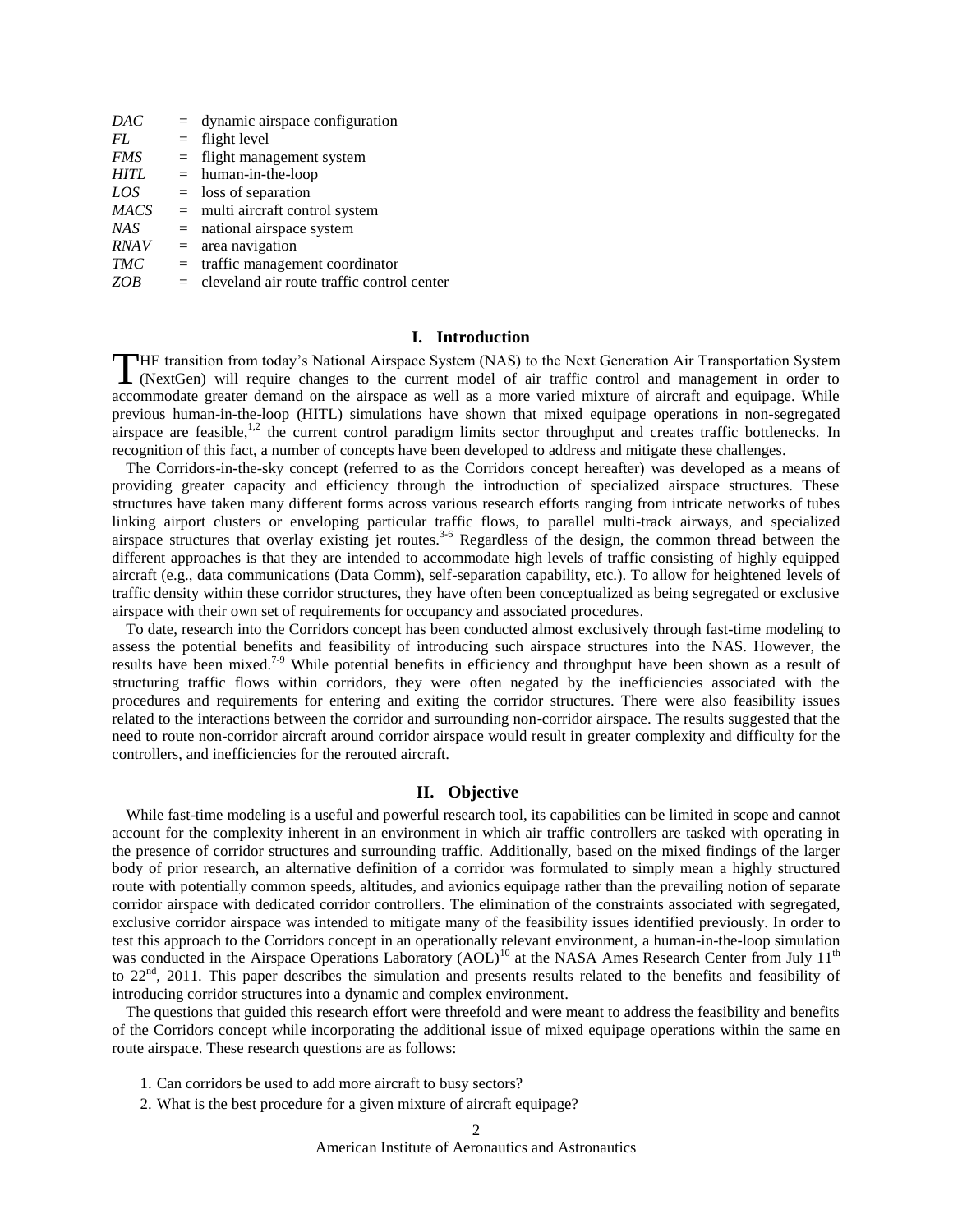3.What is the impact of each procedure on sector throughput and flight efficiency inside and outside the corridors?

#### **III. Method**

The following sections describe how the simulation was designed and executed in response to the research questions. This is followed by a presentation and discussion of the results.

#### **A. Participants**

Thirteen recently retired air traffic controllers from Oakland Center participated in this simulation. Of those, one staffed a Traffic Management Coordinator (TMC) position, two staffed Area Supervisor positions, five staffed Rside positions, three staffed on-demand D-side positions, and the remaining two staffed supporting confederate controller positions. Seven simulation pilot stations were staffed by general aviation students and pilots.

#### **B. Experimental Design**

This simulation was a within-subjects design that examined two variables: Traffic Levels and Corridors (Figure 1). The *Traffic Levels* variable consisted of two primary levels (*High* and *Max*). The *High Traffic* level was designed to allow for a comparison of the relative workload associated with each of the Corridors conditions. The traffic included peak loads that were slightly above the level that controllers could handle without active corridors. This level of traffic was established through evaluations in the laboratory prior to the simulation. The *Max Traffic* level included peak traffic loads that were well beyond the limits of operability without active corridors. By including such high levels of traffic, relative peak throughput was able to be determined across the Corridors conditions

The *Corridors* variable consisted of four levels (*No Corridors, Unequipped in Corridors*, *Mixed in Corridors*, and *Equipped in Corridors*). The *No Corridors* level served as a baseline condition in which active corridors were not in place and the traffic was structured more closely to what is observed today. The *Unequipped in Corridors* level included active corridors that accommodated non-Data Comm equipped aircraft exclusively. The *Mixed in Corridors* level included active corridors with a mix of approximately 50% equipped and unequipped aircraft on corridors. The *Equipped in Corridors* level included active corridors occupied by Data Comm equipped aircraft exclusively. Varying the composition of corridor traffic across the conditions with active corridors provided the means in which to investigate the interactions between equipage and airspace structure and how it impacts workload and throughput as a result.

In the *High Traffic* level, the overall equipage mix within the test airspace was approximately 50% Data Comm equipped and 50% unequipped, regardless of the Corridors condition. In the *Max Traffic* level, the equipage mix of non-corridor traffic at this level was 50/50, but the overall mixture ratio shifted according to the associated Corridors condition (e.g., greater number of equipped aircraft in the Equipped in Corridors condition, greater number of unequipped aircraft in the Unequipped in Corridors condition, etc.).

A Max Extended Traffic condition was added as an extension to the main study as a follow-up "mini-study". The objective of this mini-study study was to control for potential confounds related to corridors and equipage that could have resulted from different equipage ratios in the Max condition. Specifically, the Equipped in Corridors condition at the Max Traffic levels resulted in an equipage mix of 70% Data Comm vs. 30% non-Data Comm equipped aircraft, compared to the No Corridors condition that had a 50/50 equipage mix. Therefore it was unclear whether the results observed in the Equipped in Corridors condition were due to the higher overall equipage ratio (i.e., greater number of equipped aircraft) or due to the presence of corridors. The Max Extended traffic level held the overall ratio of equipped and unequipped aircraft constant at 70% and 30% respectively for both No Corridors and Equipped in Corridors conditions. The No Corridors and Equipped in Corridors conditions were then run with this equipage ratio to isolate the effect of the presence of corridors from that of equipage.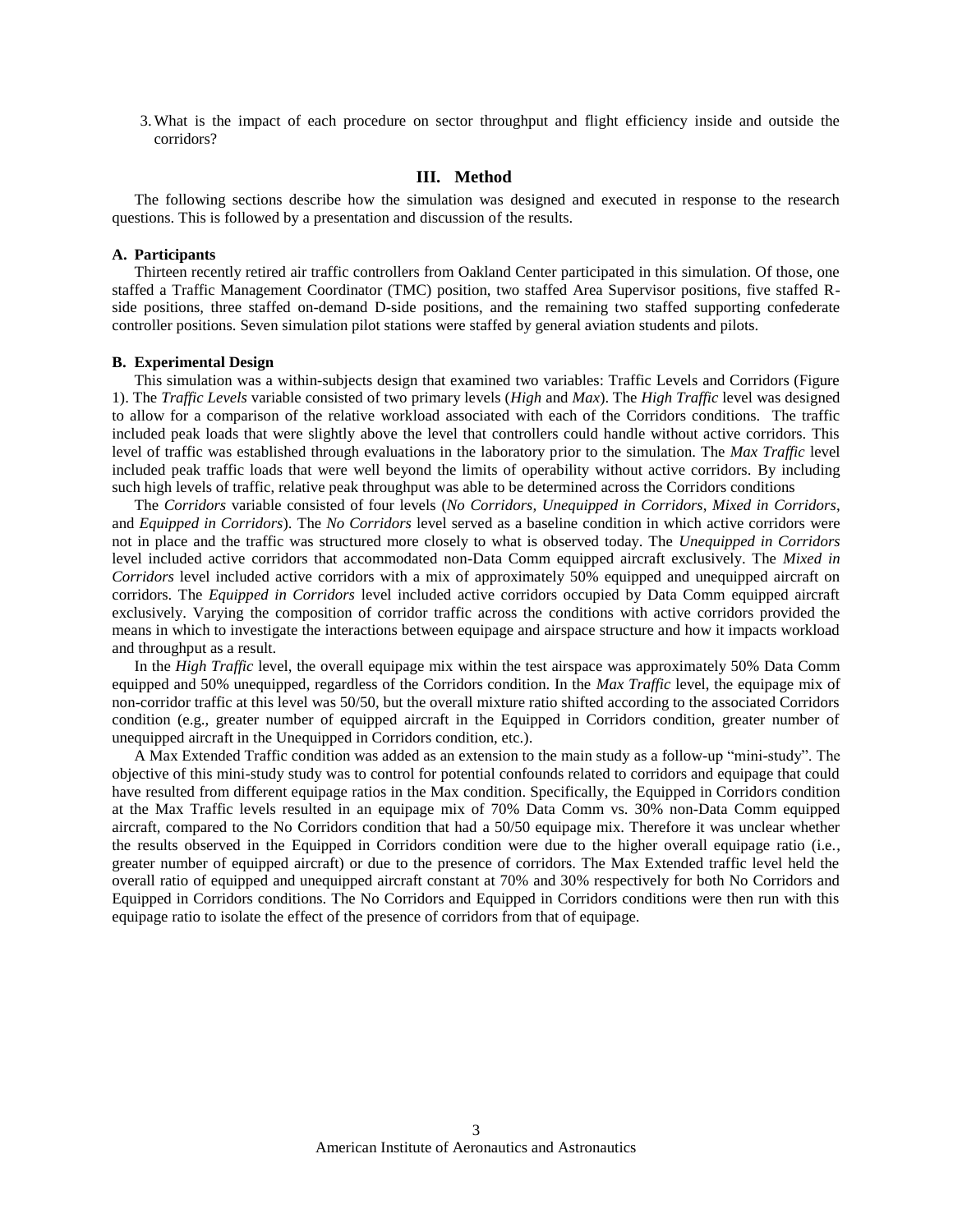# **Traffic Levels**



**Figure 1. Experimental design consisting of the Traffic Levels and Corridors variables.**

## **C. Airspace**

The Cleveland Air Route Traffic Control Center (ZOB) was selected as the test airspace for this simulation due to the known complexity of traffic in the region and the relevance of such an environment to the Corridors concept. Five adjacent sectors were selected from ZOB to serve as test positions, and were further assigned to two areas of specialization (Figure 2). The North Area consisted of sectors 26, 38, and 79. The South Area consisted of sectors 49 and 59. The floor of the test airspace was set at flight level (FL) 330 and above. All areas outside of the test sectors at FL 330 and above were assigned to a confederate "ghost" high position, and the airspace below FL 330 was assigned to a confederate "ghost" low position. The ghost positions handled the aircraft that were entering or exiting the test sectors.



**Figure 2. Test airspace and surrounding areas. Note the North (ZOB 26, 38, and 79) and South (ZOB 49 and 59) Areas overlaid with the four corridors.**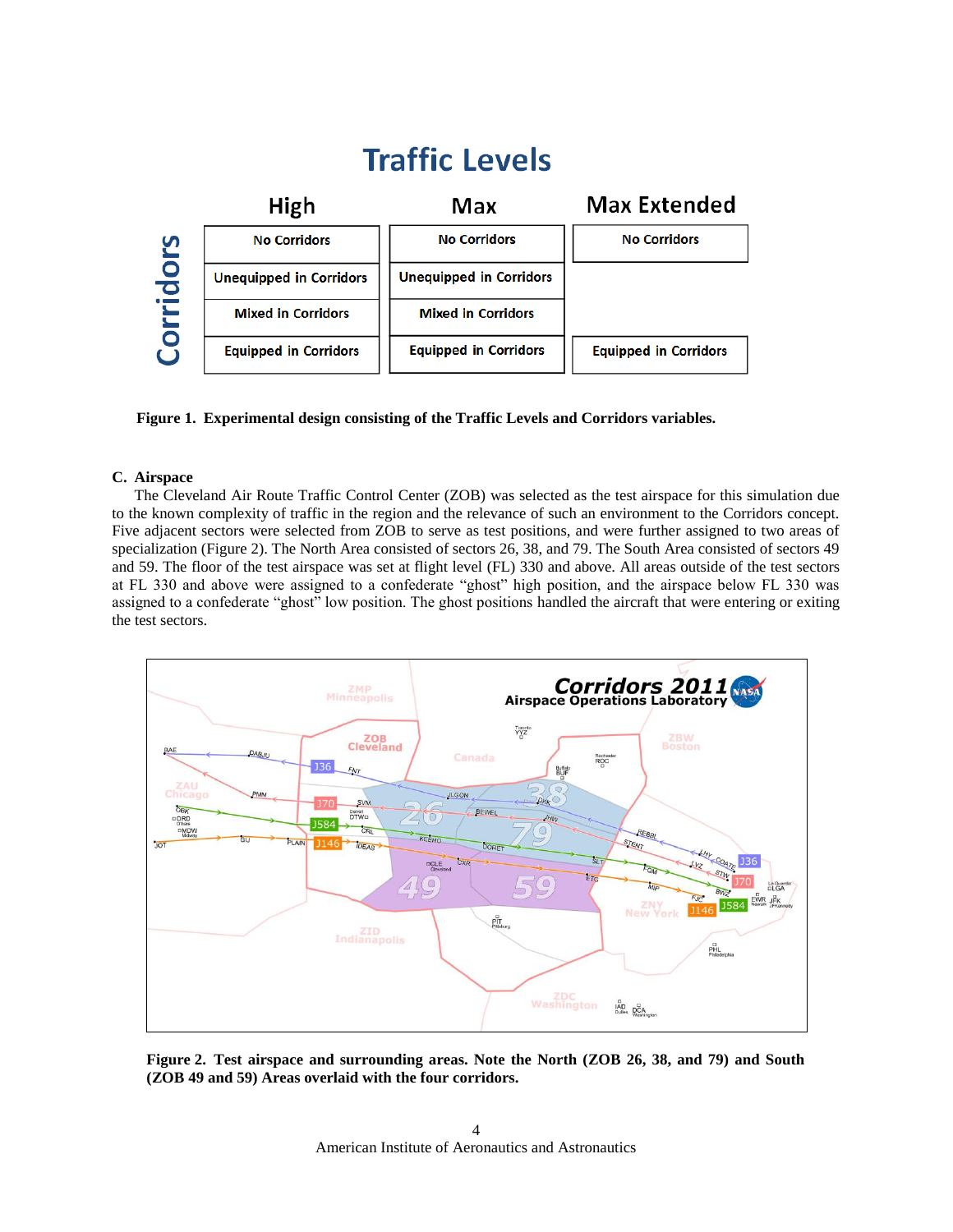#### **D. Corridor Structure**

Four corridors were selected in this simulation that leveraged existing jet routes in the NAS (see Figure 2). Each corridor was assigned a unique set of speed, altitude, and/or destination requirements. The corridors each accommodated two streams of traffic stacked vertically with 4000 feet of separation. On the J36 corridor, westbound traffic at FL 360 was assigned a speed of Mach (M) 0.75, while those at FL 400 were assigned a speed of M 0.77. Westbound traffic on the J70 corridor flew at FL 360 with an assigned speed of M 0.79, or at FL 400 with an assigned speed of M 0.82. To the South, eastbound traffic on the J584 corridor destined for JFK or EWR flew at FL 350 with an assigned speed of M 0.77. The remaining J584 corridor traffic flew at FL 390 with an assigned speed of M 0.82. Eastbound traffic on the J146 corridor destined for LGA or PHL flew at FL 350 with an assigned speed of M 0.77, and the remaining J146 traffic was at FL 390 with an assigned speed of M 0.77. These speeds were selected through a sampling of typical aircraft speeds at these altitudes and with subject matter expert input.

## **E. Apparatus**

As shown in Figure 3, the North and South Areas were assigned to separate rooms, which required any communications between the two to be conducted via voice or data communications. The apparatus for the North Area consisted of three R-side stations, each flanked by a D-side station. The R- and D-side workstations were set up nearly identically, and were synced with each other such that certain actions on one station (e.g., moving a data block) were reflected in real-time on the other. The Area Supervisor stations included a tool suite used for traffic assessment and flow management. In each area, traffic load predictions for each sector, in addition to an expanded Traffic Situation Display, were projected onto the wall for greater situation awareness and informed decisionmaking. The TMC station was positioned outside of both areas. This position included a tool suite similar to the Area Supervisors', but was tailored to display and assess a larger portion of the overall airspace.<sup>11,12</sup> Seven pilot stations were used with each one mapped to a test or confederate sector position. Each station provided the pilot with a list of aircraft assigned to the sector of ownership and associated flight decks for each aircraft. The simulation software used was the Multi Aircraft Control System (MACS).<sup>13</sup> MACS is a Java program that was developed by the AOL and is used for all its real-time simulation and rapid prototyping activities. All of the stations used in the simulation were Windows PCs and were networked together to share real time, common data references.



**Figure 3. Laboratory setup for each test and confederate area.**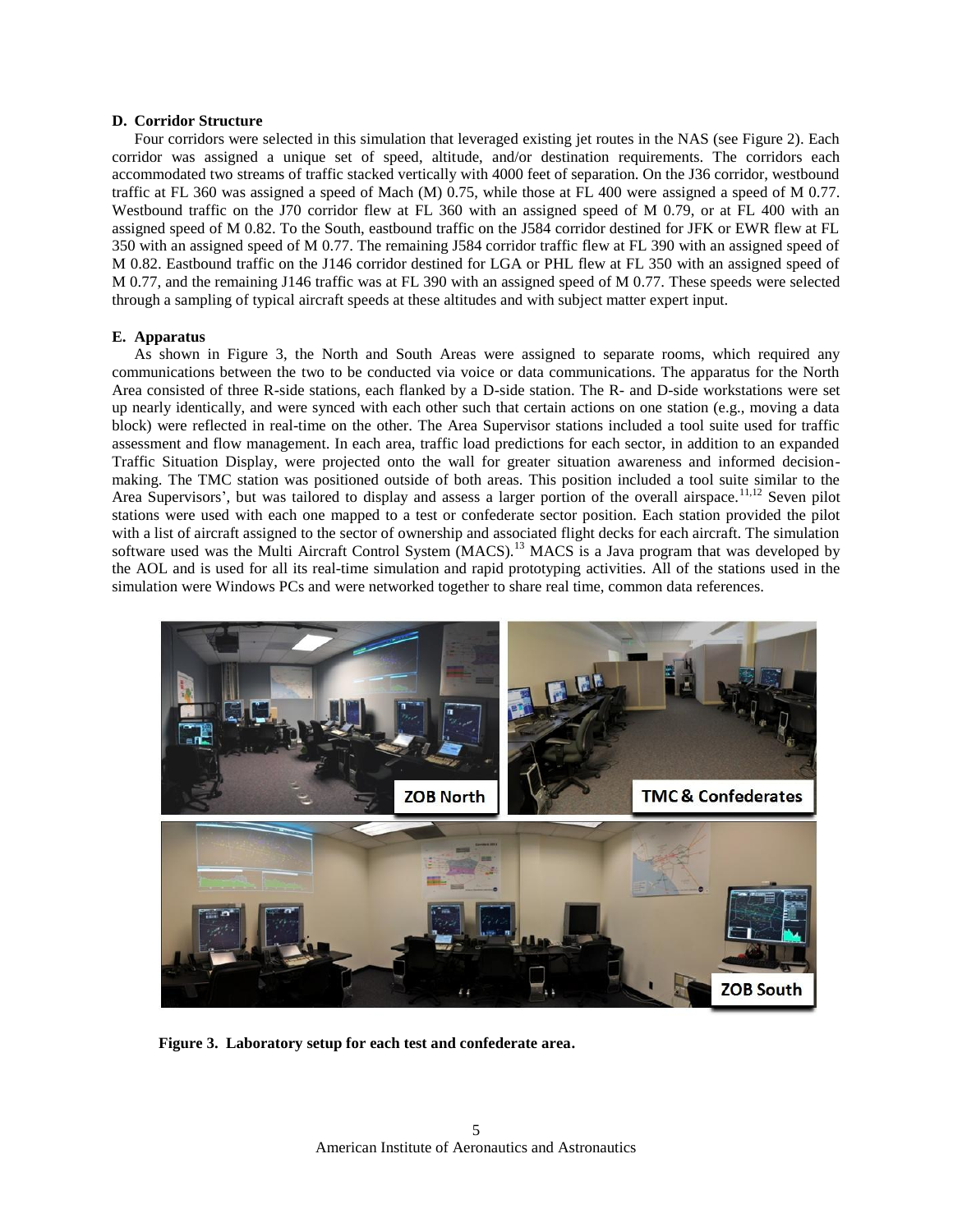#### **F. Operational Environment**

All aircraft in the simulation were equipped with Flight Management Systems (FMS), Automatic Dependent Surveillance-Broadcast (ADS-B), and were Area Navigation (RNAV) capable. At the sector level, voice communications were available at all times between controllers and pilots. Conflict detection automation was active and resolution support was available. For Data Comm equipped aircraft, clearances were sent either via data communications and auto-loaded into the FMS, or via voice in which the pilot manually performed the required changes. Handoffs and transfers of communication for Data Comm equipped aircraft were automated and did not require controller involvement. For unequipped aircraft, clearances were only sent via voice and were typically followed by controller actions to update the system accordingly. Handoff initiations were automated, but acceptance and transfer of communications were performed manually by the controller.

The aircraft targets and data blocks were displayed differently based on their equipage and their status as corridors vs. non-corridors traffic. Non-corridor traffic within the test sectors were displayed with full data blocks and were collapsible only after being handed off and exiting the sector. Equipped aircraft were displayed in green while unequipped aircraft were displayed in yellow (see Figure 4). For aircraft in the corridors, data blocks regardless of equipage were collapsible at any time. By default, equipped aircraft in the corridors were displayed with minimized data blocks. The data blocks of unequipped aircraft in the corridors popped up when in hand off status. The colors used for corridors traffic were muted variants of the green and yellow used to denote the equipage of non-corridor traffic. Additional information was also included in the data blocks of corridor traffic that indicated time to entry or exit of corridors, and the assigned corridor for entering traffic.

Area Supervisors and the TMC stations were equipped with interactive traffic load graphs and tables for traffic assessment and Flow Based Trajectory Management tools for trial planning and rerouting traffic. Trajectory change proposals were communicated via ground-ground data communications and typically accompanied by voice communications.



**Figure 4. Controller display with active corridors and surrounding mixed equipage traffic.**

## **G. Procedure**

Beginning in April and leading up to the simulation in June, weekly shakedowns and discussions with controller participants were conducted. These trials helped shape and inform the final design of the simulation. A subject

> American Institute of Aeronautics and Astronautics 6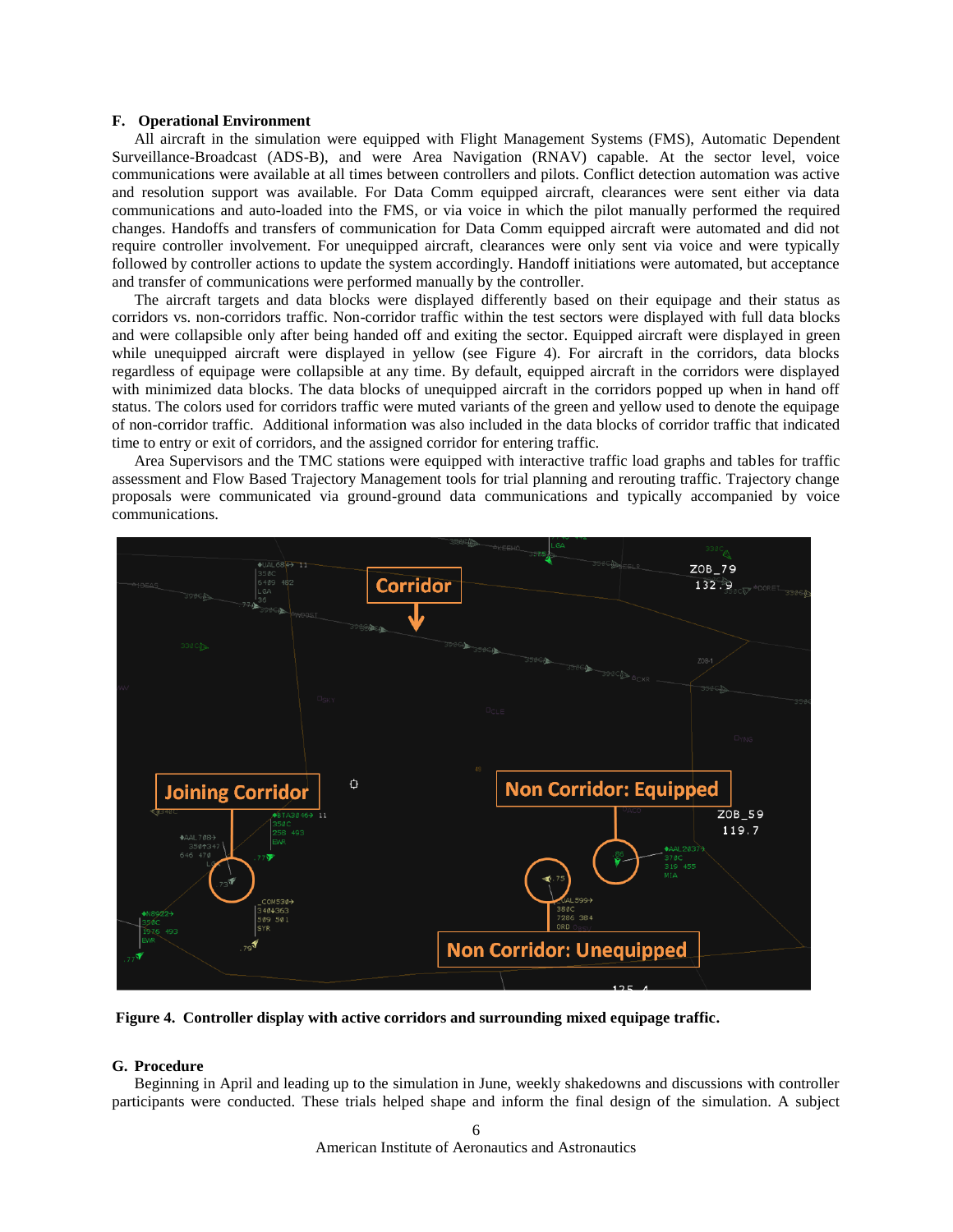matter expert from ZOB also participated in preparations and provided valuable input as to the requirements and procedures for the tested areas.

Prior to the onset of the simulation, the participants underwent 1.5 days of formal training to ensure their familiarity with the concept, tools, and procedures. Following this initial training period, the formal data collection runs commenced. A total of 36, one-hour runs were conducted over the course of two weeks. The first 32 consisted of alternating High and Max Traffic runs with the four Corridors conditions counterbalanced throughout to avoid potential confounds. The final four runs were devoted to the Max Extended runs of the follow-up mini-study, in which relative equipage mixtures were held constant for both No Corridors and Equipped in Corridors conditions across the Max Traffic level.

Upon commencement of the High Traffic runs, only the five R-sides and two Area Supervisor positions were staffed. The traffic scenarios were designed to place maximum stress on the test airspace without exceeding the threshold of operability. Accordingly, traffic reroutes to alleviate sector loads were not allowed and the TMC position was not staffed. The Area Supervisors were able to provide support to the R-sides by selectively introducing the D-sides prior to and during periods of heightened traffic and/or complexity. For the ZOB North area, there was one D-side available for the three R-side positions. This individual typically cycled through the positions at different times to assist with the tasks defined by the R-sides. The ZOB South area had two D-sides available for the two R-side positions. When not on position, the D-sides awaited their assignments in a nearby common area that was easily accessible from both areas.

For the Max Traffic runs, the scenarios were designed to exceed the limits of R- and D-side workability, particularly in the No Corridors condition. While staffing assignments in the areas were identical to the High Traffic runs, the notable difference was that the TMC was on position. Due to the fact that the traffic was designed to be so challenging, the two Area Supervisors and the TMC planned reroutes of traffic to reduce sector loads and complexity. These actions were coordinated via voice and ground-ground Data Comm. The supervisors were advised to only reroute aircraft after putting the D-sides on position or accounting for the D-sides' contributions to workload reduction. The procedures for the Max Extended runs were identical to those of the Max Traffic runs.

Participants were asked to give priority to traffic in the corridors (in relevant conditions) and also to provide service for equipage (i.e., preference for equipped aircraft to maintain their user-preferred trajectory) workload and safety permitting. This also applied to the rerouting of traffic in cases where the Supervisors and TMC were asked to consider rerouting unequipped aircraft first, followed by equipped and corridors traffic when able. Departures from area airports were given temporary altitudes of FL 320 (just below the FL 330 floor of the test airspace), and the participants were advised to approve their climbs through the corridors if and when able. For arrivals to area airports, the southern sectors attempted to descend arrivals to the northern airports (e.g., Montreal, Buffalo, and Syracuse) prior to their entry into the northern sectors. This was done to reduce the added complexity of aircraft transitioning through corridor structures in Corridor conditions, or to avoid the need for tactical maneuvers in accommodating their descents upstream. Similarly, eastern sectors attempted to descend area arrivals to the west (e.g., Cleveland and Detroit) prior to their entry to the western test sectors.

Throughout each run, aural and visual workload prompts were presented at each station's display at three-minute intervals. This, along with aircraft trajectory and controller/pilot event data, was recorded through MACS' data collection processes. Screen and voice recordings were also collected for each run at each station. Following each run, the participants were presented with an online questionnaire to fill out. A final, more comprehensive questionnaire was presented to the participants following the conclusion of the final data collection run. This was followed by a debrief discussion between the participants and researchers.

#### **IV. Results**

One of the primary objectives of this study was to assess the benefits and feasibility of implementing corridor structures and operations as part of the Corridors concept. The following results will pertain to the benefits and feasibility as observed in each of the conditions tested. Results for the High and Max Traffic levels will be presented first followed by those for the Max Extended runs.

#### **A. Benefits**

For the assessment of benefits provided by the Corridors concept and associated operations, capacity was analyzed in terms of aircraft count, reroutes performed, and service for equipage. The results for this section only relate to the Max Traffic level runs due to the fact that reroutes were not permitted in the High Traffic runs, and therefore the throughput was identical across Corridors conditions. The hypothesis leading into the simulation and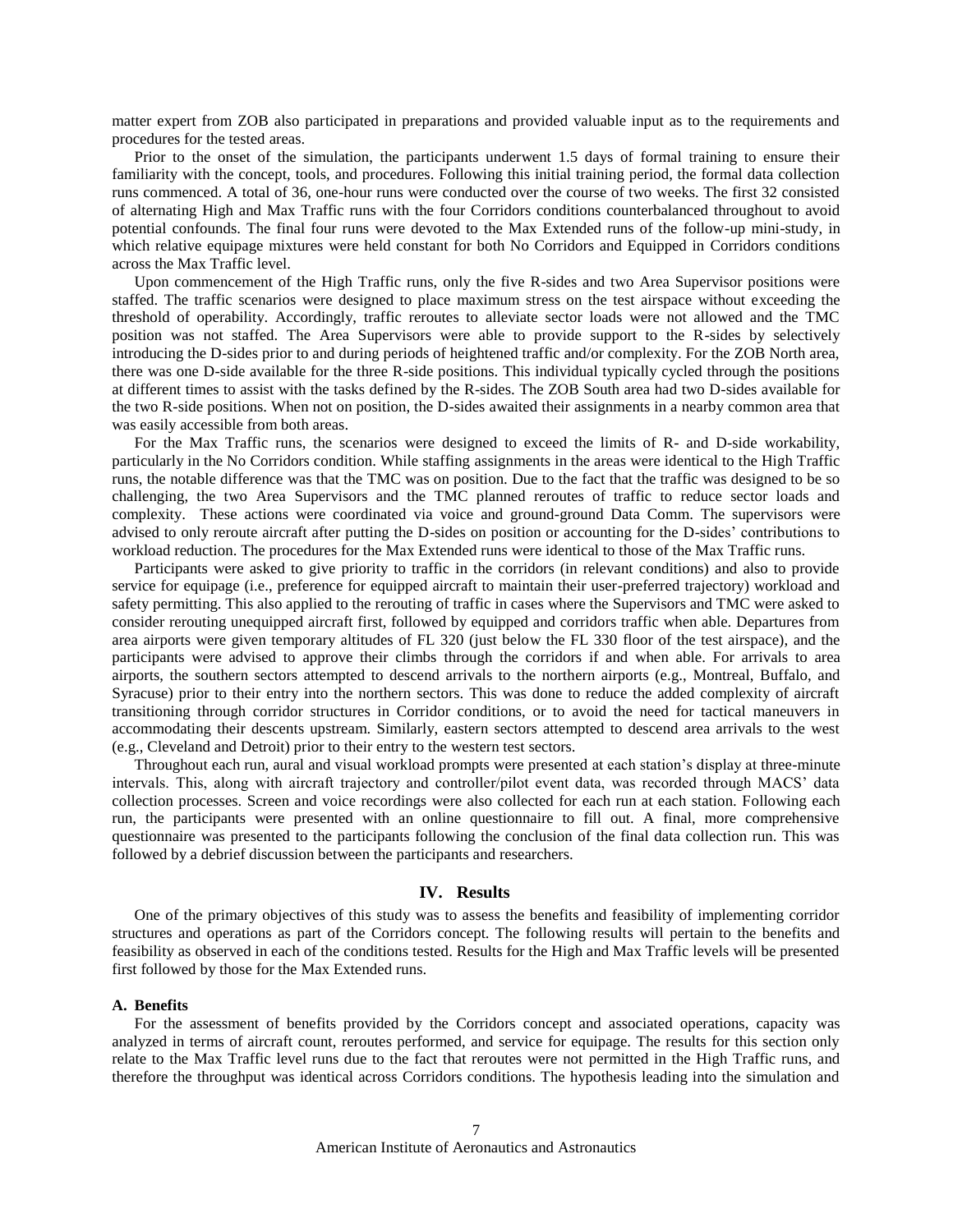resulting analyses was that corridors operations would serve to increase throughput with higher numbers of aircraft in the test area and fewer reroutes required relative to operations without corridors.

#### *1. Aircraft Count*

The first capacity metric analyzed was aircraft count where the number of unique aircraft that entered each test sector per run was summed and averaged across conditions. As shown in Figure 5, according to this metric, the greatest numbers of aircraft allowed into the test airspace were in the Equipped in Corridors (EIC) condition (*M*= 111.40, *SD*= 16.42) followed by the Mixed in Corridors (MIC) condition (*M*= 110.10, *SD*= 16.42), Unequipped in Corridors (UIC) condition (*M*= 104.10, *SD*= 16.17), and the No Corridors (NC) condition with the lowest relative aircraft count (*M*= 102.30, *SD*= 15.50). A one way, repeated measures ANOVA revealed that the differences between conditions was significant  $(F(3, 9) = 62.00, p < .0001)$ . Post-hoc contrasts showed that the Equipped and Mixed in Corridors conditions accommodated significantly more aircraft than the No Corridors and Unequipped in Corridors conditions, but did not differ significantly from each other.



## **Figure 5. Throughput results in terms of the number of aircraft that transited the test airspace and the number of reroutes performed in the Max Traffic conditions.**

#### *2. Reroutes*

The number of reroutes to avoid the test airspace by the Area Supervisors and TMC was analyzed in order to understand to what extent each of the conditions required capacity reductions. As shown in Figure 5, these results confirm those for aircraft count in that the fewest reroutes were performed in the Equipped in Corridors condition (*M*= 9.75, *SD*= 7.93), followed by the Mixed in Corridors condition (*M*= 19.50, *SD*= 5.80), Unequipped in Corridors (*M*= 37.50, *SD*= 7.05), and the No Corridors condition with the greatest number of reroutes performed (*M*= 46.75, *SD*= 11.50). A chi-square test of goodness-of-fit confirmed that the number of reroutes performed were not equal between the Corridors conditions  $(X^2(3, N = 16) = 119.34, p < .001)$ .

With regard to the ability to provide service-for-equipage in the performance of reroutes, of the total 455 reroutes performed by the Area Supervisors and TMC in the Max Traffic runs, 350 were for unequipped aircraft and 105 were for equipped aircraft. From these results, it is clear that reroutes could be performed selectively to not only provide maximum throughput while minimizing workload, but to also provide greatest access to the airspace for equipped aircraft.

#### **B. Feasibility**

To address the feasibility of the Corridors concept in an operationally relevant environment, the metrics of workload and safety were selected. Workload was selected as a means of evaluating the impact of corridors operations on the ability of controllers to manage their sectors within acceptable limits and the role that aircraft equipage played. Safety was selected as a means to examine whether operations as part of the Corridors concept had an adverse impact on the ability of controllers to maintain the safe separation of aircraft.

#### *1. Workload*

Throughout the course of each run, workload prompts were presented to the participants at three-minute intervals through an integrated workload assessment keypad. The scale ranged from one to six, and the participants were instructed to rate their workload as "Low", "Medium", and "High" across the scale as 1-2, 3-4, and 5-6, respectively. Figure 6 presents the results of an analysis performed on the R-side workload data. A repeated measures Analysis of Variance (ANOVA) was performed across the Corridors conditions and the Traffic Levels where results showed that the Corridors conditions and Traffic Levels were significantly different from each other  $(F(3,57) = 13.42, p < 0.001$  for Corridors;  $F(1,19) = 27.86, p < 0.001$  for Traffic Levels). For the High Traffic level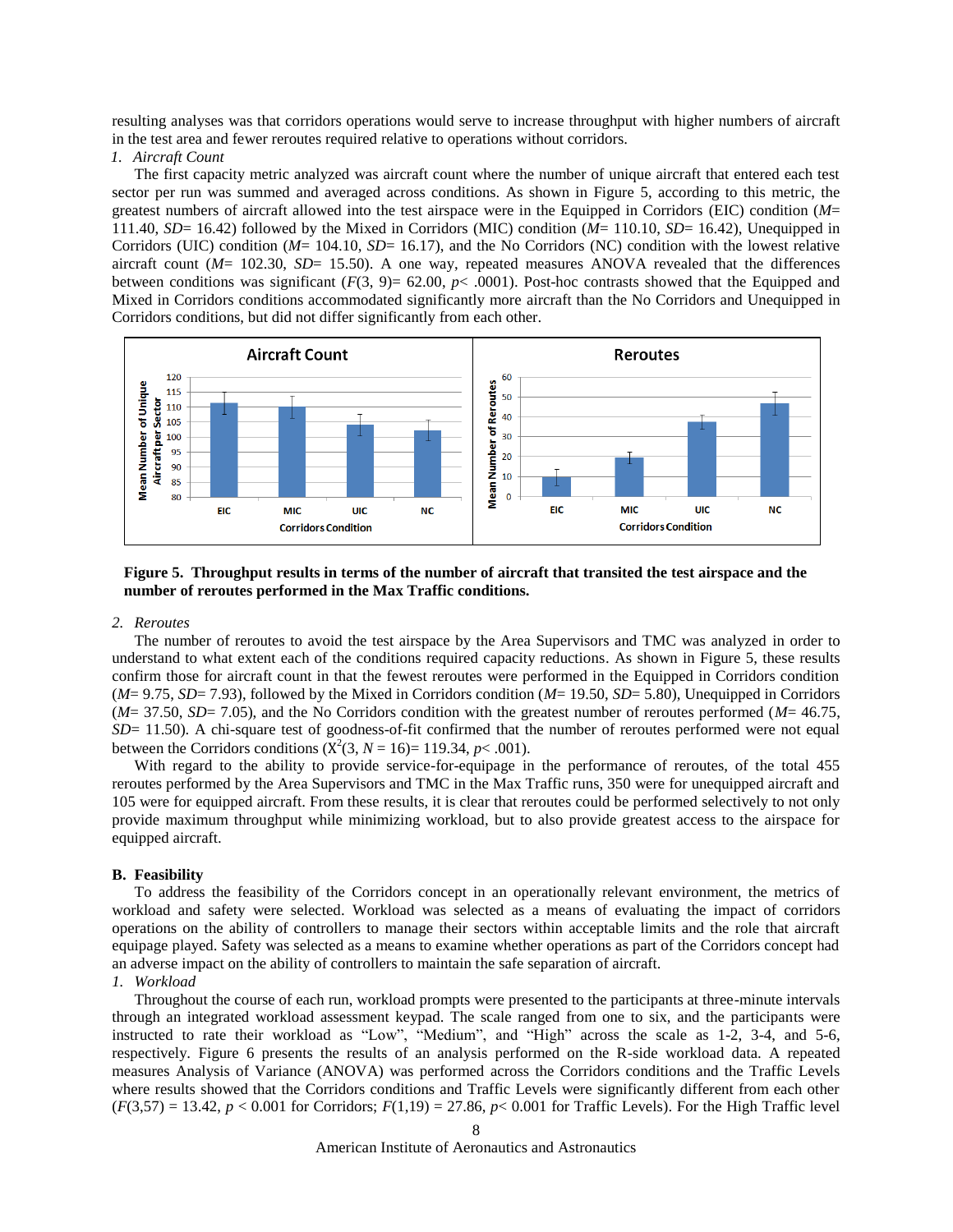runs, planned contrasts showed that the Equipped in Corridors condition resulted in significantly lower workload when compared to the Mixed in Corridors (Bonferroni  $t(19) = 3.11$ ,  $p < 0.006$ ,  $p_{crit} = 0.00833$ ) and No Corridors conditions (Bonferroni  $t(19) = 4.20$ ,  $p < 0.001$ ,  $p_{crit} = 0.00833$ ). For the Max Traffic level runs, planned contrasts showed that the Equipped in Corridors condition resulted in significantly lower workload when compared with all other Corridors conditions (Equipped vs. Mixed: Bonferroni  $t(19) = 3.91$ ,  $p < 0.001$ ,  $p_{crit} = 0.00833$ ; Equipped vs. Unequipped: Bonferroni  $t(19) = 6.37$ ,  $p < 0.001$ ; Equipped vs. No Corridor: Bonferroni  $t(19) = 5.48$ ,  $p < 0.001$ ). Neither Mixed nor Unequipped in Corridors resulted in significantly lower workload when compared to No Corridors or to each other.



**Figure 6. Mean R-side workload ratings in the High and Max Traffic conditions. Standard deviation is presented in parentheses.**

## *2. Safety*

An examination was performed of the loss of separation (LOS) events that were recorded during the simulation. An event was categorized as a LOS under the following criteria: 1) the event lasted longer than 12 consecutive seconds (equal to the duration of one update cycle of today's en route radar display); 2) it occurred following the first five minutes of the simulation start time; 3) ghost controller or pilot errors did not unfairly precipitate the event; and 4) the involved aircraft were both under ownership of one or more test participants at the initial LOS. According to these criteria, a total of two LOS events (one in the No Corridors and one in the Unequipped in Corridors condition) occurred across the 32 runs. The results of this examination showed that the levels of safety were not compromised at the expense of operations in this complex environment.

#### **V. Follow-on Results (Max Extended)**

Potential confounds in the initial design of the experiment related to the different equipage ratios in the Max Traffic condition were addressed in a follow-up study. The composition of traffic was such that the Equipped in Corridors condition had a greater overall number of equipped aircraft in the test airspace relative to any of the other conditions. This raised the question of whether the observed results from the Equipped in Corridors condition were due to the higher numbers of equipped aircraft or if they were attributable to the presence of corridors. To address this concern, a Max Extended condition was designed to compare the No Corridors condition to the Equipped in Corridors condition. The overall equipage ratios of the equipped and unequipped aircraft were held constant at 70% and 30% respectively across both conditions.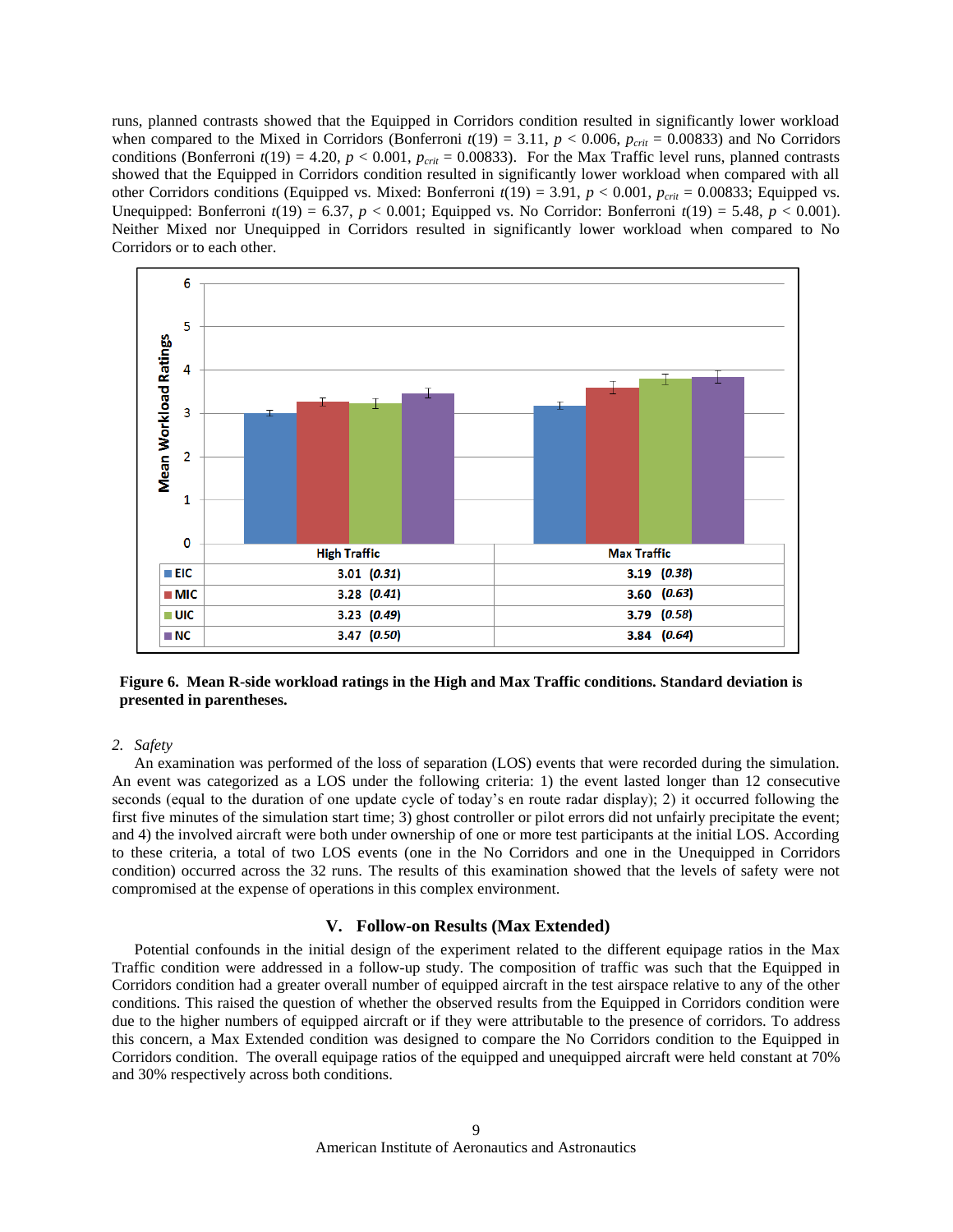A total of four runs were conducted, two per No Corridors and Equipped in Corridors conditions. Figure 7 shows the mean aircraft counts during the Max Extended runs broken down by equipage contributions for each of the conditions. Although the absolute numbers are different due to reroutes, it can be seen that the equipage ratios remained true to the 70/30 target. This removes the uncertainty related to uneven equipage ratios between conditions and thus allows for a more equivalent comparison. The following results focus on the benefits and feasibility of the Corridors for the Max Extended runs.



**Figure 7. Mean aircraft counts per sector with equipage contributions in the Max Extended conditions.**

## **A. Benefits**

## *1. Aircraft Count*

The total number of aircraft that entered each test sector during the Max Extended runs was averaged for each Corridors condition. The left panel of Figure 8 shows that the Equipped in Corridors (EIC) condition had a greater mean number of aircraft transiting the test sectors (*M*= 121.30, *SD*= 16.77) than the No Corridors (NC) condition  $(M= 105.80, SD= 15.75)$ . A pair-wise comparison showed a significant difference between the means ( $t(9)= 7.72, p<$ .001), indicating that the Equipped in Corridors condition enabled higher throughput than the No Corridors condition.

#### *2. Reroutes*

The right panel of Figure 8 presents the mean number of reroutes performed in each condition of the Max Extended runs. Results from this analysis showed that fewer reroutes were performed in the Equipped in Corridors condition ( $M= 24.0$ ,  $SD= 7.07$ ) than in the No Corridors condition ( $M= 67.0$ ,  $SD= 4.24$ ). A chi-square test of goodness-of-fit confirmed that the number of reroutes performed were not equal between the Corridors conditions  $(X<sup>2</sup>(1, N = 4) = 40.64, p < .001)$ , suggesting again that operations with corridors enabled higher levels of throughput than operations without corridors.



10 **Figure 8. Throughput results for the Max Extended runs in terms of mean aircraft count per test sector (left panel) and mean number of reroutes issued (right panel).**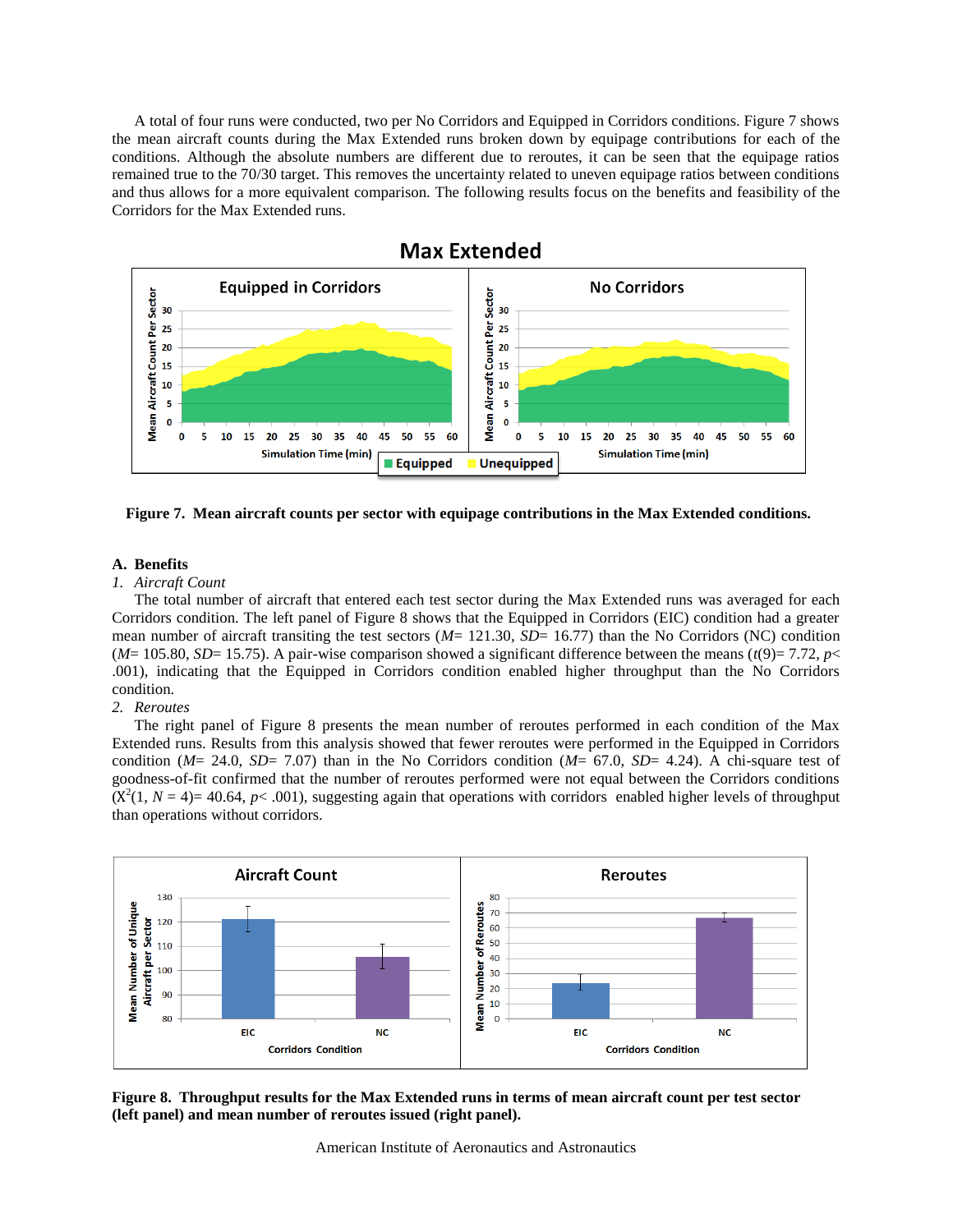## **B. Feasibility**

## *1. Workload*

The workload ratings for the Max Extended runs were averaged across each condition per test sector. Figure 9 shows the mean workload ratings for the Equipped in Corridors (EIC) (*M*= 3.36, *SD*= 0.50) and No Corridors (NC) conditions  $(M= 3.39, SD= 0.22)$  where the differences were very small. A pairwise comparison of the means confirmed a null difference  $(t(9) = 0.18, p > 0.8)$ .



**Figure 9. Mean R-side workload ratings in the Max Extended conditions.**

## *2. Safety*

The Max Extended runs revealed one case that was classified as a LOS, occurring in the Equipped in Corridors condition. In the post-run questionnaire, the involved participant commented on the events leading up to the LOS as follows: "too many [aircraft] were trying to enter the corridor," and that the controllers were "busy making sure [the corridor aircraft's] speeds were working and seeing why their data blocks were popping up (which was largely due to conflicts involving corridor aircraft). This caused data block overload." The situation preceding and during the LOS resulted in high and maximum workload ratings from the participant suggesting that they had exceeded their level of operational control. It is also worth pointing out that the participant owned approximately 20 aircraft at the time of LOS. Although it is difficult to fully attribute this event to the corridor structure and related operations, it does highlight the importance of being able to balance structure, capacity, and flexibility.

#### **C. Participant Feedback**

Subjective feedback from the participants was obtained through post-run and post-simulation questionnaires as well as a simulation debrief discussion. These opportunities allowed the researchers to gain insight to the feasibility and benefits of the Corridors concept from the controllers' perspective. With regard to feasibility, perhaps one participants' response summed up the overall view with the statement, "I think it is very feasible." However, there were some qualifications and suggestions for improvement. Some participants felt that the corridors essentially shrunk the available airspace, which increased the overall sector complexity. Some participants suggested increasing the lateral separation between the corridors as well as the sector boundaries in order to provide greater maneuvering space and reduce some of the complexity related to crossing traffic.

In terms of benefits, participants unanimously reported an overall system benefit from corridors, which "greatly enhanced the throughput" and allowed them to "handle the non-corridor traffic more effectively." However, as with the objective throughput results, a central theme emerged regarding the relationship between corridor aircraft equipage and the potential benefits. Controllers almost unanimously stated that equipped aircraft in the corridors reduced complexity and workload because they did not need to perform handoffs as they did with the unequipped aircraft, and they felt comfortable in keeping the data blocks of equipped aircraft collapsed as a result. By removing the need to communicate with the equipped corridor traffic and having them "procedurally separated," display clutter and taskload was reduced, which allowed greater throughput. The introduction of unequipped aircraft in the

American Institute of Aeronautics and Astronautics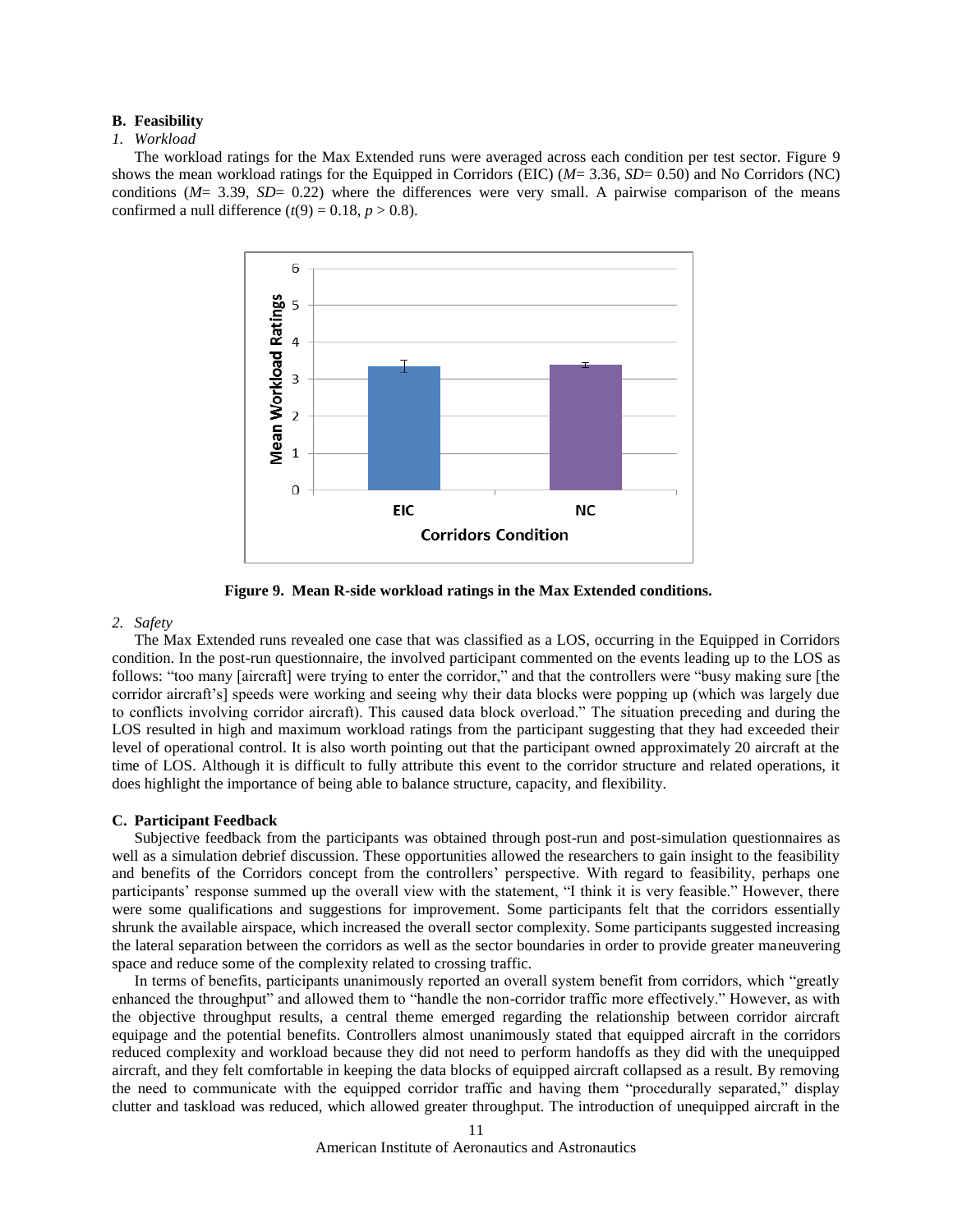corridors in the Mixed and Unequipped in Corridor conditions incrementally degraded the perceived benefit of corridor operations as a result of the increased workload that resulted from the required communications and display clutter as well as the increased demands of vectoring via voice in support of separation and corridor merging efforts.

Perhaps one participant's comments best summarized the feasibility and benefit discussion of the Corridors concept with the following: The "advantages [of corridors] are that you can increase throughput and the ability to reduce data blocks if equipped aircraft are in the corridors…" The "disadvantages are that there is less distance for [non-corridor] aircraft to maneuver in, and that the addition of corridors results in a more structured and less flexible airspace."

#### **VI. Discussion**

Through the results presented here, it is apparent that the Corridors concept as it was tested in this simulation was feasible and provided benefits. With respect to feasibility, workload was found to be manageable and consistently lower in operations with active corridors than in those without. Corridors operations also did not compromise safety. In terms of benefits, operations with corridors enabled higher rates of throughput and required fewer numbers of aircraft to be rerouted. Service for equipage was also shown to be possible in this environment.

The results from the Max Extended runs served to remove the uncertainty regarding whether the observed benefits of corridors, particularly in the Equipped in Corridors condition, were simply due to more equipped aircraft in the test airspace, or if the corridors and associated operational environment were the enabling factors. While holding the equipage ratios constant between the Equipped in Corridors and No Corridors conditions, the Corridors concept appeared feasible with equivalent workload to the No Corridors environment. The benefits in terms of significantly higher levels of throughput and fewer required reroutes were again observed as with the preceding results.

When the different corridors conditions were compared to each other, clear and consistent benefits occurred when Data Comm equipage was combined with the corridors structure. There was a strong relationship between the number of equipped aircraft in the corridors and the capacity and workload benefits that were realized. Workload was lowest and throughput was highest for the Equipped in Corridors condition with benefits diminishing as a function of the reduction in number of equipped aircraft in the corridors. While the Mixed in Corridors condition did provide similar levels of throughput, the unequipped aircraft sharing the corridors resulted in higher levels of workload. Finally, the Unequipped in Corridors condition resulted in lower levels of throughput and higher workload than the other corridor conditions.

Feedback from the participants provided valuable insight and corroborated the results regarding the interaction between aircraft equipage and the benefits of corridors. The Equipped in Corridor condition significantly reduced workload by requiring minimal attention for the Data Comm equipped corridor traffic. The reduced workload thus freed the controllers to concentrate on the surrounding traffic and increased the total number of aircraft that they could handle. The introduction of unequipped aircraft to the corridors reduced the observed benefits in Mixed and Unequipped in Corridor conditions because unequipped aircraft required manual handoffs and transfer of communications, which meant that controllers needed to pay more attention to these aircraft. In other words, the task load of making manual handoffs served as a disruption to the workflow of the controller that did not exist with only equipped aircraft in the corridors.

#### **VII. Conclusion**

This simulation investigated an approach to the Corridors concept through human-in-the-loop testing in an operationally relevant setting. The results show that this version of the concept can provide increased throughput in a mixed equipage environment if predominantly Data Comm equipped aircraft use the corridors. However, if the concept is to move forward, further investigation is needed to more fully understand the usefulness of corridors operations under different airspace types, traffic conditions, and weather-related congestion.

## **Acknowledgments**

This work was funded by NASA's Airspace Systems Program and NextGen-Airspace Project. The authors would like to thank the participants in this study, the MACS development team, and Mark Evans for his invaluable help.